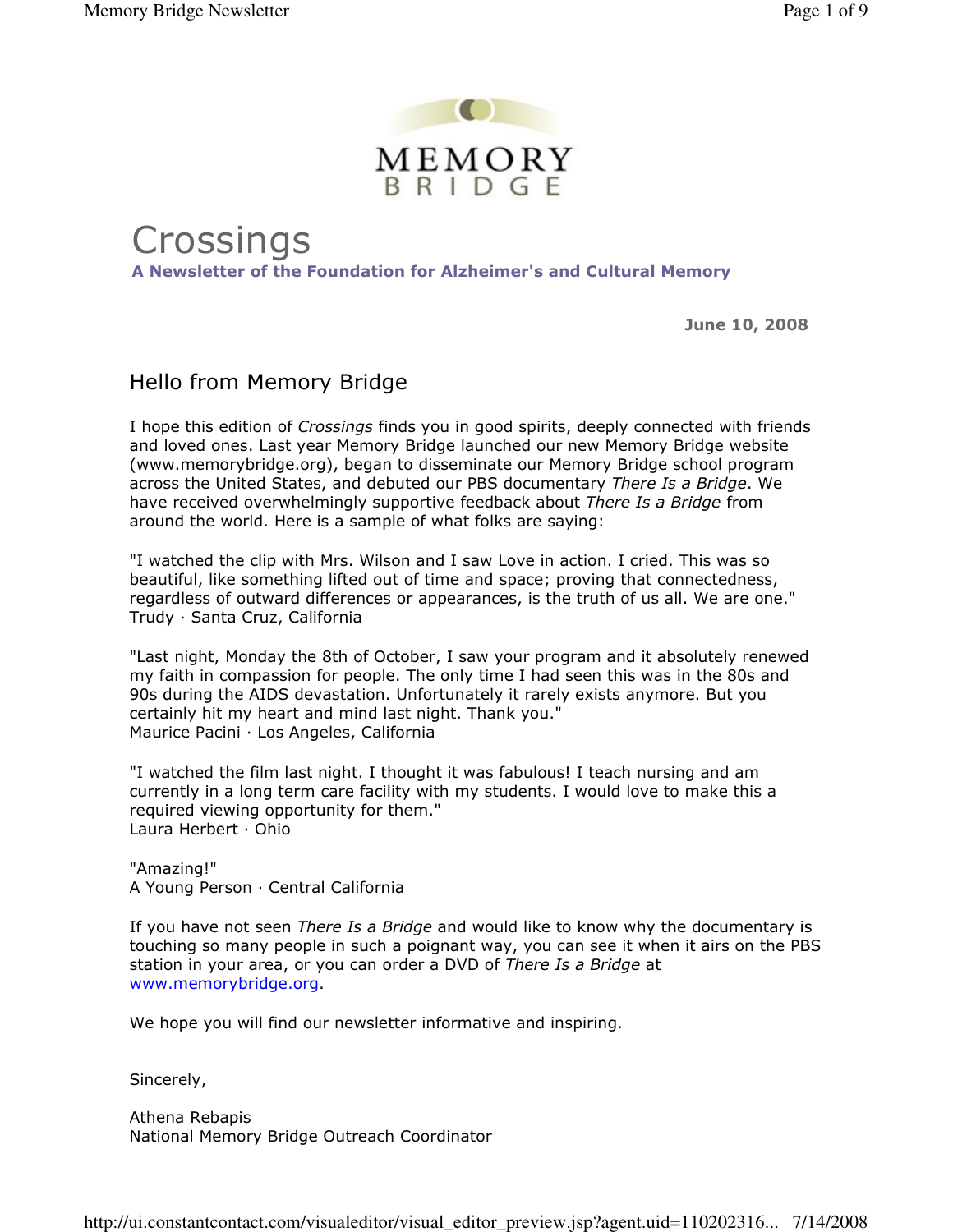

# A Message from Michael

## The Mirror and the Bridge



According to The Alliance for Aging Research (2001), Americans are more afraid of Alzheimer's disease than they are of dying. I find that statistic remarkable. How have a majority of Americans come to imagine that they would rather die than have Alzheimer's disease? The answer--through metaphors: We imagine Alzheimer's disease as a fate worse than death because the disease has been presented to us through metaphors that evoke the terrifying.

You will recognize these descriptions. Each is a picture in words:

The Long Goodbye

The First of Two Deaths

The Forgetting

And these are mere snapshots. We are also presented with moving pictures of Alzheimer's disease, attention-arresting images insinuated into narratives of utter loss. The following comments, for instance, appeared in the New York Times Magazine in 2007 and were offered by an internationally recognized authority in the area of aging and longevity:

For me, one of the most disturbing experiences is putting a fully incapacitated Alzheimer's patient in front of a mirror and asking him who he is, and he doesn't know. It's just shocking to see that happen to human beings--they don't even recognize themselves. Elie Wiesel, the Nobel Prize winner who wrote "Night," said we are our memories. Which I think is a beautiful statement of the significance of memory, because when you're older, you also tend to review your life and to try to come to terms with it, and if you have Alzheimer's, you're denied that opportunity.

Here, deftly and poignantly illustrated, is an existential nightmare: a picture of our self staring at our self and failing to recognize who we are. Biologically, we are alive, but intellectually, emotionally, spiritually--humanly--we are gone. The suggestion is clear: this is a disease that removes you from your body and leaves what used to be you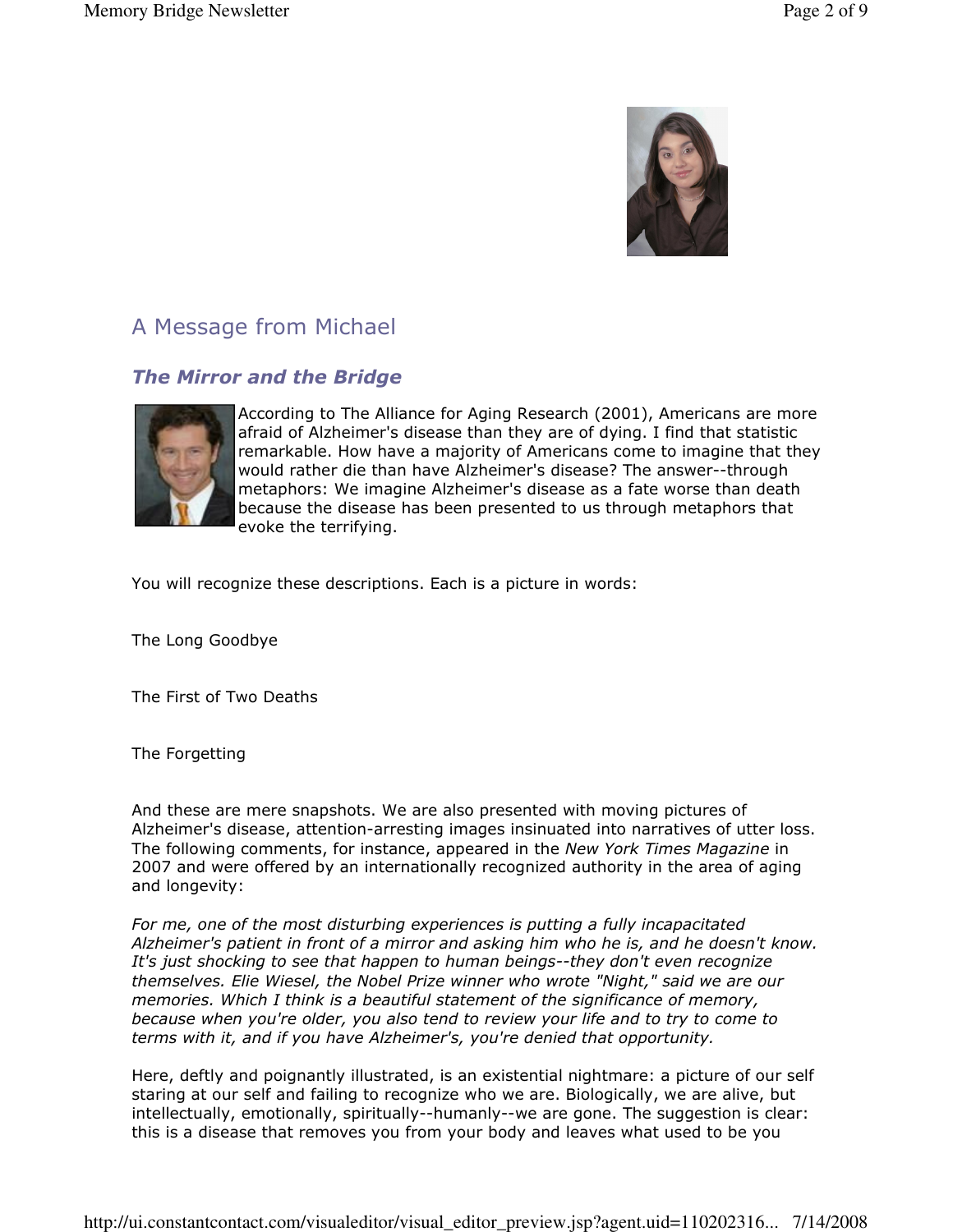staring mindlessly in the mirror, at nothing.

This metaphor of self-extinction in Alzheimer's disease moves us to act. That is its purpose and value. But the marketing successes of fear-engendering metaphors come at a cost, and the people who pay the cost in this case are, ironically, those on whose behalf the metaphors are ostensibly circulated. The creation of that perception would be less objectionable if it fueled public action--if it inspired individuals and legislators to contribute resources to find a cure and/or support care--and that was the end of the story. But the picture we are painting about people with Alzheimer's disease is also instigating public inaction. Because we are imagining people with Alzheimer's as essentially gone, we often communicate with them accordingly, which is to say superficially, or not at all.

And thus our picture of people with Alzheimer's disease is coming true. They have and are disappearing. But not because of what is happening in their brains--rather because of what is happening in ours. Anyone who is imagined, and thus communicated with, as if she is already gone, will disappear, regardless of her cognitive condition.

I offer you another image of someone deeply advanced in dementia, a personal image. It is one that inclines me to think that our currently dominant metaphors regarding the experience of Alzheimer's disease eclipse vast domains of meaningful presence.

On the Sunday before my grandmother died from debilitations caused by Alzheimer's disease, my father wheeled her from her room in the nursing home to the cafeteria where a makeshift sermon and sing-along was in progress. Two dozen patients were lending feeble voices to old church hymns being played on a crudely strummed guitar. My dad placed my grandmother's wheelchair along a row of other wheelchairs and drew up a folding chair beside her.

My grandmother was not singing. She had not spoken in weeks, having long lost the ability to even swallow water. Again, this was the Sunday before she died. Several hymns into the sing-along, a familiar chord struck a living well in my grandmother's profoundly compromised memory. "The Old Rugged Cross" was the tune being played. My grandmother suddenly lifted a lifeless hand from her lap and extended it purposefully over the armrest of her wheelchair. Finding my father's leg, she twice squeezed it with an energy and affection that Alzheimer's disease was powerless to thwart.

It was my father who was now remembering--remembering the hundreds of times on a Sunday morning in the First Baptist Church of Sour Lake, Texas, that his mother, during one of the hymns, squeezed his thigh and said to him, "You are a good boy, John Michael." On this Sunday, some seventy years removed from those lived in Sour Lake, Texas, my grandmother did not speak. Even if she could have, she did not need to. There is speech after speaking, memories beyond mind. At the old rugged bridge between time and eternity, it is not our own face we long to see again on the other side. Memory serves us best when it serves our self least. There is no symbol less revealing of a life well lived than a mirror.

We need to find a cure for Alzheimer's disease. We must commit many more millions of dollars in meaningful ways to this vital goal than we currently are. Irreversible dementia is arguably the largest health and social challenge of the 21st century. And even greater than the public stakes related to Alzheimer's disease are the personal ones. Irreversible dementia is an experience that takes people, and those who care for them, into domains of despair and disrepair that few other pathways to death exact. There is nothing acceptable about the disease called Alzheimer's.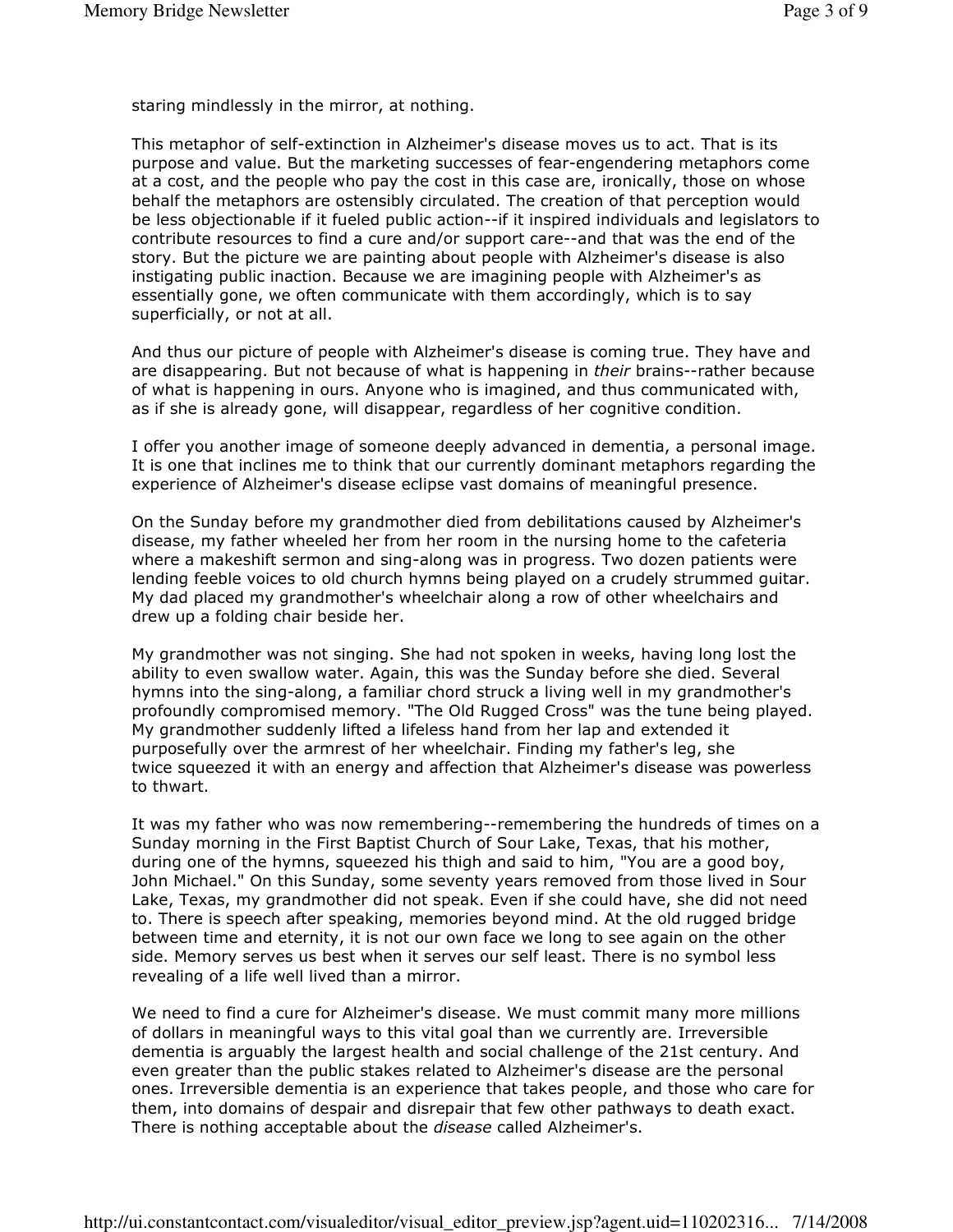But people with Alzheimer's disease do not disappear before they die. They are never lacking the need for emotionally meaningful connections. Being able to draw a clock and recognize one's own face in a mirror are not the qualifying tests of our abiding humanity. No amount of marketing success justifies the creating of frames of perception that, however indirectly, leave people emotionally isolated.

A greater motivator than fear is love. Love moves us to each other, reveals that we are, beyond all categories of difference, profoundly related, and always in need of relating. Let us respond to this life-changing disease by inviting presence, not scaring it away.

## Stories from the Bridge

The Chicago Memory Bridge program is currently beginning its sixth successful semester of educating at-risk junior high and high school students about how to communicate in emotionally meaningful ways with people with Alzheimer's disease. The program teaches students listening, verbal, and non-verbal skills that help them form relationships with their "Buddies": individuals with Alzheimer's disease or other forms of dementia living in nearby long-term care facilities. The students and their Buddies visit four times in 12 weeks, which allows them to really get to know one another. Below is an example of how these "Buddy" experiences can grow to surpass even the confines of illness.

### **Singapore**

On the last visit of the Memory Bridge program, each participating student presents a gift to his or her Buddy, called the Buddy Project. This Buddy Project represents the relationship the student and resident have formed together, and is an enduring reminder to the Buddies that they are remembered and cherished. The Memory Bridge coordinators have the pleasure of seeing every one of these Buddy Projects during the final visits, and we are able to witness some extraordinary exchanges of friendship and meaningful human connection.

This January, Lawrence, a student from King College Prep High School, presented his Buddy Project to his friend Mr. Clarence, a resident of the Bronzeville Park Skilled Nursing and Living Center in Chicago. Mr. Clarence is a particularly quiet man--he has a difficult time with speech as a result of the progression of his illness. Lawrence is a polite and considerate young man, who would wear ties and button-down shirts to the facility, out of respect for Mr. Clarence. As the coordinator for this class, I previously had wondered how or what Lawrence would do about his Buddy Project, because occasionally students struggle with creating projects for their less talkative Buddies.

At the final visit, Lawrence presented Mr. Clarence with his Buddy Project creation--a "Travel Book." On the back of the book, Lawrence wrote a poem explaining how much he appreciated visiting with Mr. Clarence and the moments they shared. The second part of the poem was instructional--suggesting to Mr. Clarence that any time he wanted to visit a place, he could do so from the comfort of his home by turning to a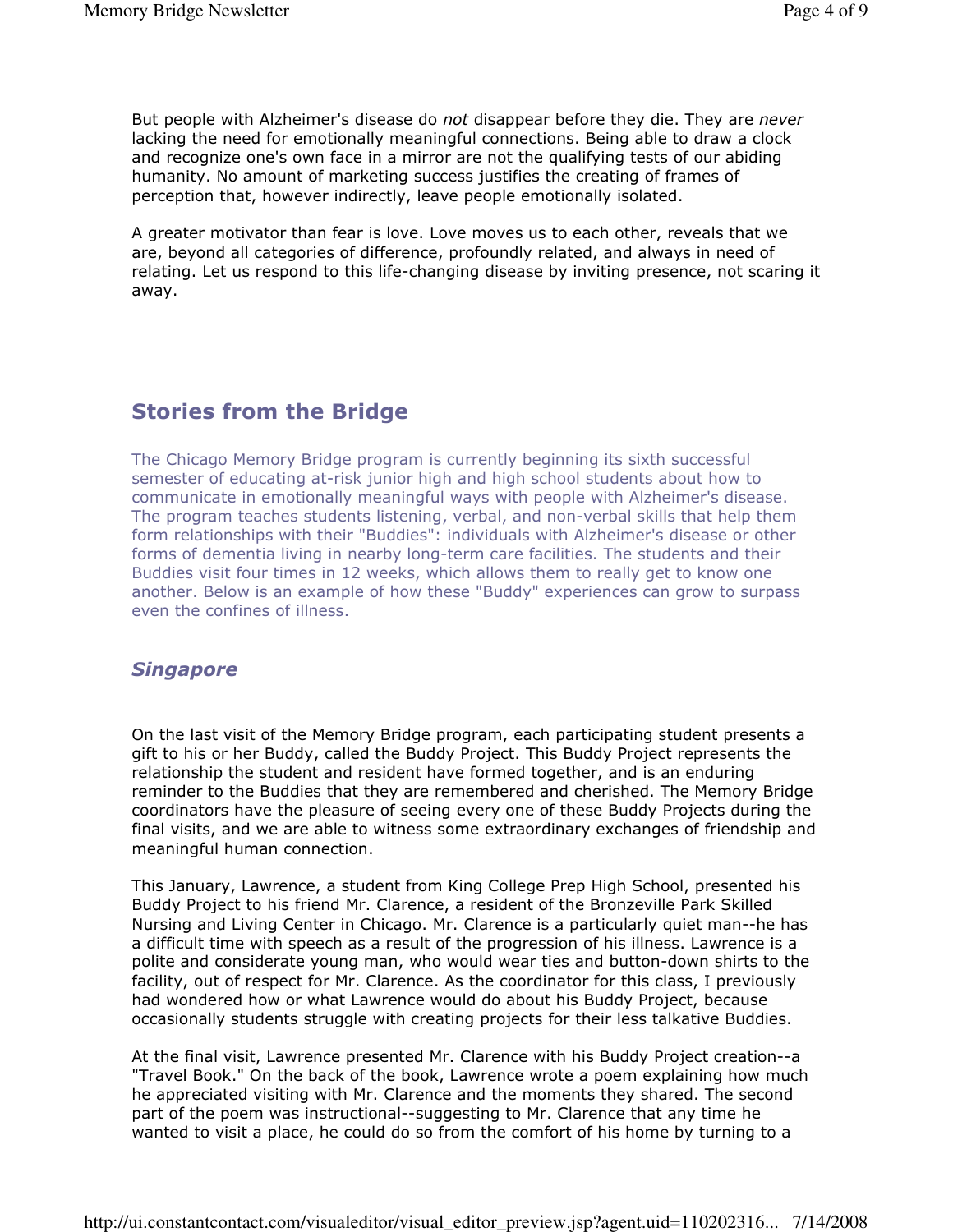page in his Travel Book.

Each set of facing pages in the book had a different location: Tokyo, Beijing, Mexico, Jamaica, Hawaii, Singapore, Australia, etc. And on those pages were pictures of local sights--like a real scrapbook--with little tidbits of information about the locales and local expressions ("iHola!" on the Mexico page, "G'day mate!" on the Australia page, and "Aloha!" on the Hawaii page). I asked Mr. Clarence if he had traveled to those places, but Mr. Clarence didn't respond. Lawrence spoke up for him, letting me know that Mr. Clarence hadn't actually been to any of the places in the Travel Book.

Though Mr. Clarence had never before visited the sights in his new Travel Book, we discovered that he was certainly ready to embark on a new journey. When Lawrence was saying goodbye, Mr. Clarence, who was clutching his new Travel Book, slowly whispered, "Tonight I'm going to go to Singapore."

Kate Lindsay

## Profile: Margaret Price, Educational Coordinator



Margaret is originally from Northbrook, Illinois, and received a B.A. in Spanish Language, Literature and Culture from Syracuse University. Her interest in intergenerational work and the creation of communities stems directly from her work after college. In 2003-04 she taught English in a kindergarten, after-school program, and adult high-school equivalency program in an impoverished neighborhood outside Buenos Aires,

Argentina. The agency she worked for placed an emphasis on serving the entire community, and in many families Margaret taught both parent and child. She learned a great deal about the many ways to foster a sense of solidarity from her host family, supervisor, students, neighbors, friends, and fellow volunteers.

After returning to the United States, Margaret began working at Legal Assistance Foundation of Metropolitan Chicago in the North Lawndale neighborhood. Her main duties were communicating with underprivileged clients and responding to their needs by providing them with legal advice and connecting them with resources in their community. She was regularly called upon to relate with empathy and clarity, while tailoring her message to an individual client's situation and sensibilities. For Margaret, assisting people in some of their most challenging life experiences was both trying and incredibly fulfilling.

After over two years at Legal Assistance Foundation, Margaret joined the Memory Bridge team in January 2008. She was particularly interested in returning to the field of education and introducing positive communication skills to children and adolescents. Part of Margaret's passion for the Memory Bridge program lies in its commitment to diversity and dignity. She is inspired by the students and residents with dementia who form meaningful connections with each other, oftentimes having little in common other than the human spirit.

Margaret's duties at the Chicago Memory Bridge Initiative encompass both class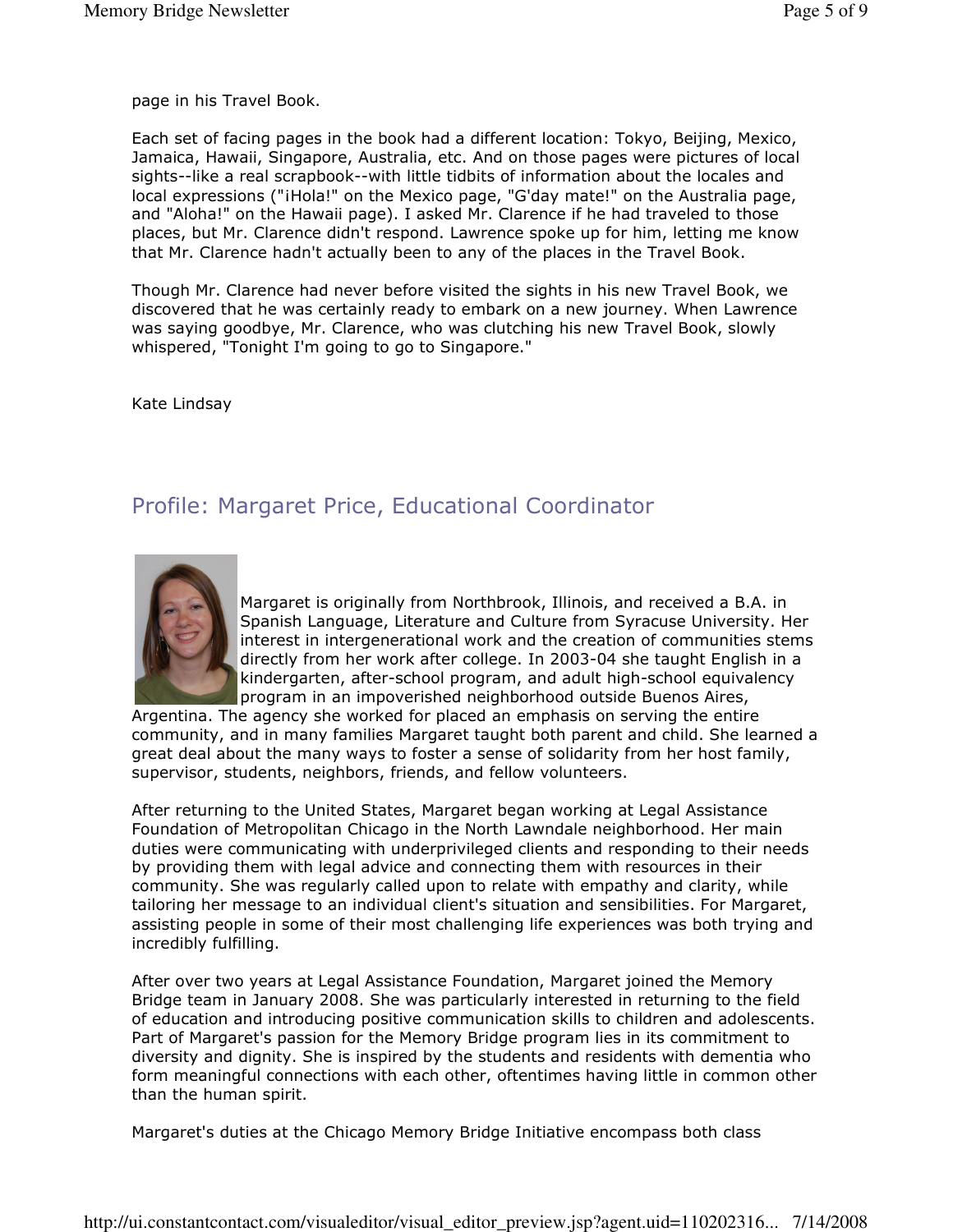coordination and administrative duties. She has translated much of our correspondence into Spanish, as a large percentage of Memory Bridge students come from Spanishspeaking homes. She regularly updates the website, www.memorybridge.org, and responds to program inquiries from all over the world. In addition, she is coordinating the publication of an anthology of short stories dealing with Alzheimer's disease and adolescence. Margaret also recently took on the operational duties of the Memory Bridge program and did not realize until she was in charge of them just how much she loves details. Outside of work, her interests include reading, traveling, and sharing meals with friends.

## Innovative Programming

## Meeting of Minds:

#### South Central Wisconsin Chapter of the Alzheimer's Association

Meeting of Minds is a program for people with early-stage memory loss offered by the South Central Wisconsin Chapter of the Alzheimer's Association. Twice a week, group members do tai chi-based exercises and collectively create poetry.

The tai chi exercises are adapted for the specific needs of group members and are accompanied by flowing music that mirrors the practitioners' movements. Group members comment on the paradox of feeling both relaxed and energized following a session. The consistent attention to breathing fully and rhythmically not only oxygenates the cells of the body but creates a sense of internal calm and spaciousness: the experience of being absolutely whole. One participant commented that the tai chi "just feels so good! I love it! I can't say what I want to, but... this feels beautiful. And it helps with my walking, too--my balance."

The poetry created by Meeting of Minds is inspired in part by Kenneth Koch's I Never Told Anybody: Teaching Poetry Writing to Old People, and John Fox's Poetic Medicine: The Healing Art of Poem-Making and Finding What You Didn't Lose: Expressing Your Truth and Creativity Through Poem-Making. At each session, the group facilitator initiates a discussion based on a theme. Questions are posed. Personal stories evoked by the discussion are crafted into a poem that the group together refines and edits. Regarding the poetry exercises, another group member stated, "It's kind of impressive, what we do here when we all join in. When it's read back, it sounds like something well put together. It sounds like we know something!"

The common language-related problems that often occur with a memory disorder, such as repetition, the use of metaphorical language, and word substitutions, are, in this context, not deficits to clear communication at all. The poems generated in this way make everyone feel capable of expressing their thoughts and feelings. The unanticipated connections that surface during these poetic rap sessions hint with inspiring frequency at the very purpose of our lives.

The following is excerpted from a poem, "Whole," which was collaboratively created by group participants during a Meeting of Minds session and is an example of an outcome of the creative group expression component of the Meeting of Minds program:

Whole is a feeling.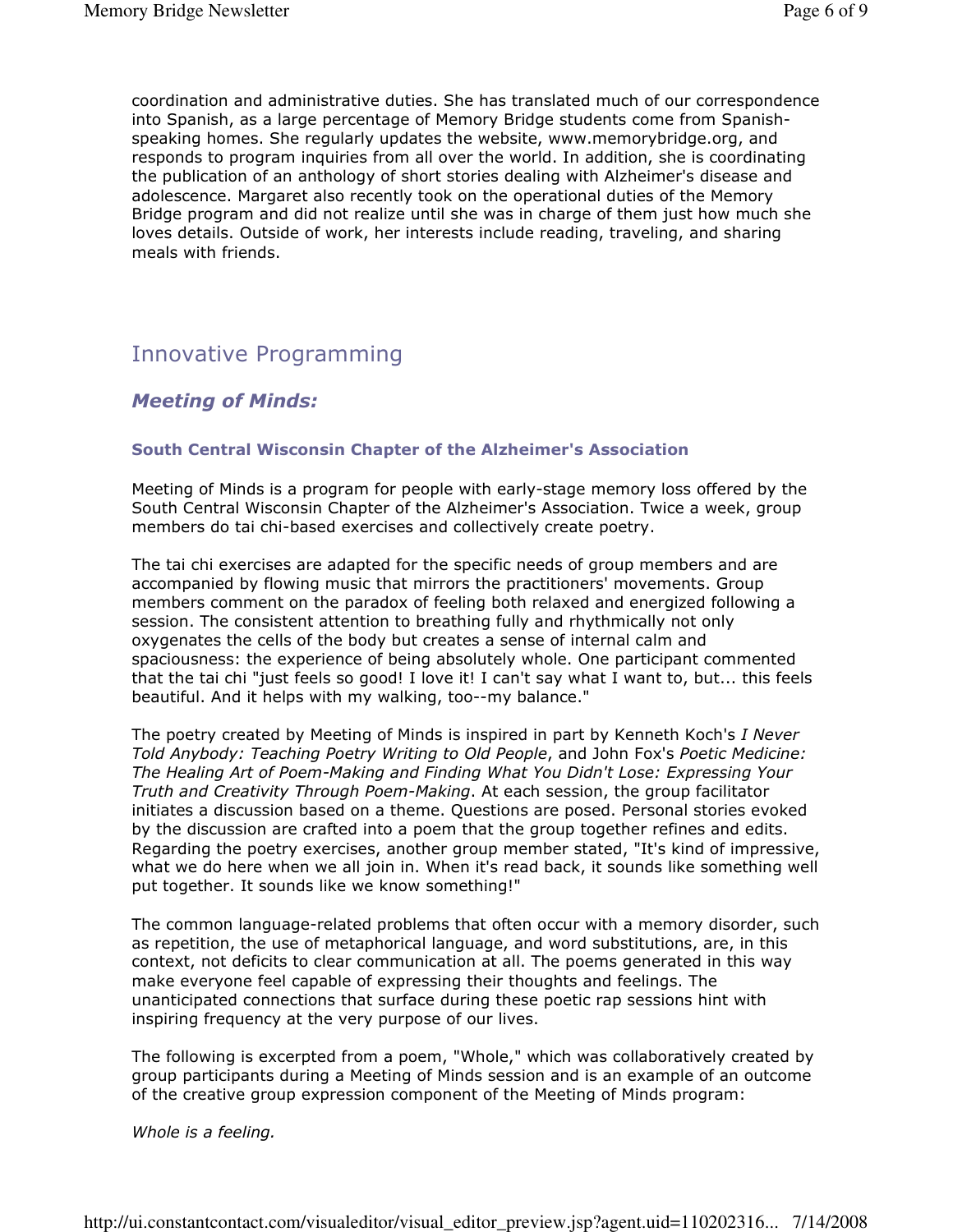Whole is feeling NOT-stressed. Whole is feeling satisfaction. Whole is peace.

Whole is feeling connected: Connected to others, Connected within myself. Whole is feeling I am all together....

Whole is what we are, together. There is nothing that is independent. We are interdependent. We are all connected. We are whole.

For more information about the Meeting of Minds program, please contact:

Jody Curley, MA Family Support Specialist Alzheimer's Association South Central Wisconsin Chapter 517 N. Segoe Road, Suite 301 Madison, WI 53705 (608) 661-8427 (800) 272-3900 jody.curley@alz.org www.alz.org/scwisc

## Memory and the Media

Memory Bridge is deeply interested in how cultural assumptions about memory and identity affect people with Alzheimer's disease and related dementias. The way we imagine all sort of "realities," including other people, is always influenced by the social and cultural forces that shape and shift our world. For that reason, we are building our bridges with an attentive ear to and eye on the cultural assumptions and practices that impinge, however indirectly, on the lived experiences of people with dementia. Kim Bell, English teacher at Lake Forest Academy, has agreed to share with us her ongoing personal reflections about memory in literary and pop culture in America. We found the insights of her essay on The Sopranos profoundly stimulating and trust you will, too.

### Memory Is a Mob Killer



The final episode of the popular HBO series The Sopranos ends ambiguously. Tony and Carmela sit in a diner with their son AJ and await their daughter Meadow's arrival. The camera cuts between the inside of the restaurant where the other patrons leer ominously and the street outside where Meadow, grinding the gears, struggles to parallel park her car in the rain. Both scenes seem to be setting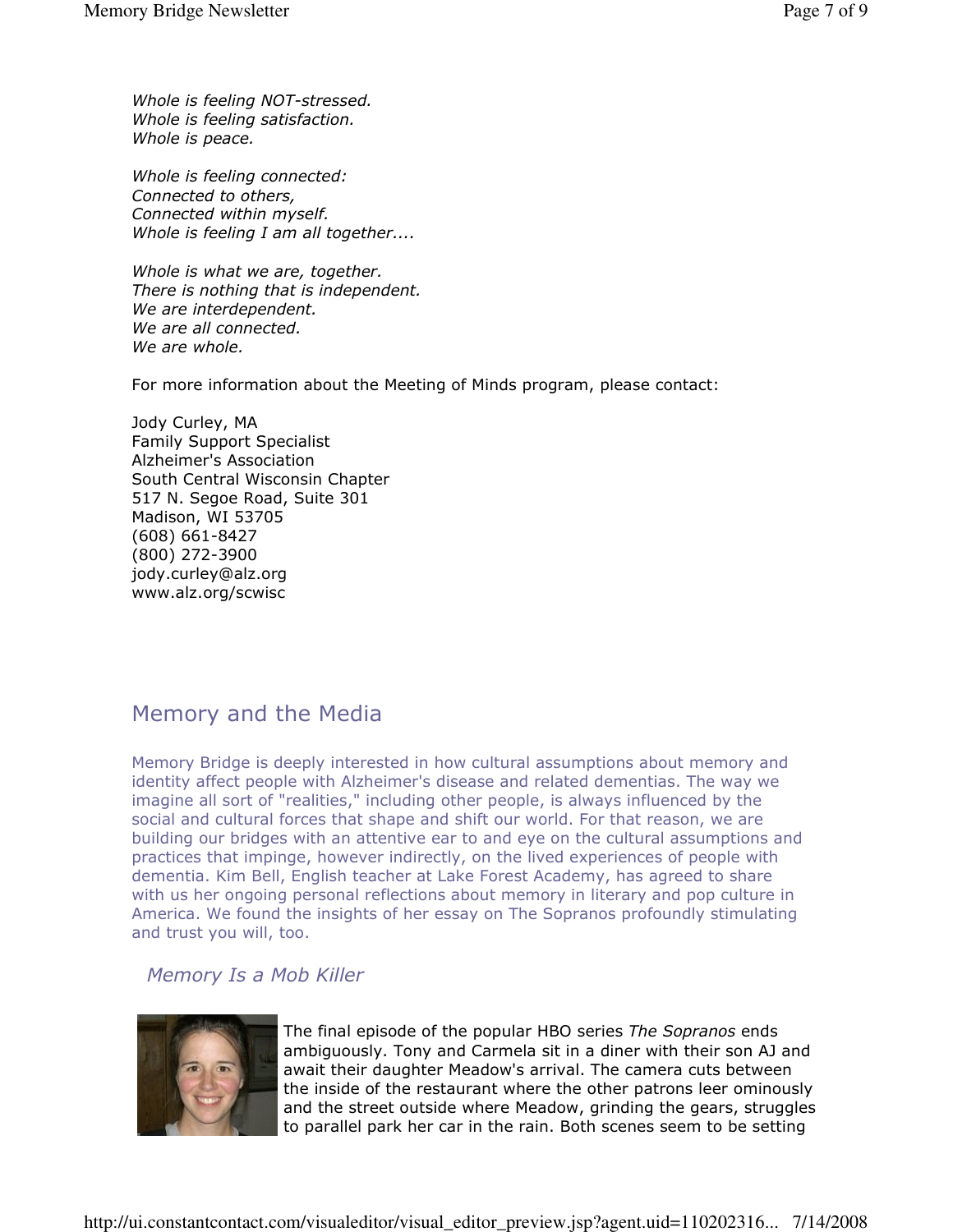the stage for Tony's takedown. Then, as bells on the door sound, Meadow enters the restaurant, Tony looks up, the music cuts out, and the screen goes dark. And that's the end of The Sopranos.

But the much-asked question remains: is it the end of Tony Soprano? The music (their last name is "Soprano") dying suddenly, the black screen--perhaps these are the filmic representations of the gunshot that the final scenes seem to anticipate. In a previous episode, Tony suggests that death will be just that: the lights go out, everything goes dark. Just poof, gone.

However, without a smoking gun or, as is more likely on any given episode of this show, a lot of blood, we can't know for sure. So the other possibility is that the series simply ends with a domestic scene fraught with the cosmic level of tension that accompanies any interaction of this family within The Family.

But the answer is perhaps more interesting than either of the above. This is because, toward the end of the series, before the final lights-out of the final episode, Tony's life as he knows it is already over. Strangely enough, this has very little to do with the mob war brewing between New Jersey and New York--the conflict most likely to result in Tony's murder in the diner--and everything to do with Alzheimer's disease and memory loss.

In many ways, this makes perfect sense: our greatest villains are usually inside of us. And Tony's greatest adversary has always been one of his own (biological) family members--his uncle, Junior Soprano, whom Tony usurps early in the series. Junior's rage at being passed over--and his potential revenge--are not what pose the biggest threat to Tony's power and well-being. Instead, Tony's power and the power of the Soprano Family depend on a kind of cultural memory remaining intact. Junior personifies the breakdown of this cultural memory when he is diagnosed with Alzheimer's disease. As the disease progresses, it causes not only the anticipated physiological and psychological threats to Junior himself, but also to Tony's existence as a character and as the symbol of an criminal institution. In one of the initial manifestations of his confusion, Junior shoots Tony in the gut. It is the only time, despite the violent world that Tony Soprano makes his living in, that he is ever shot by anyone. And it is a nearly fatal wound.

Tony survives the gunshot wound in a way that he cannot survive the dissolution of the memory of the "way things used to be." Junior embodies the "old ways" that the Family operated, and those ways are losing purchase, both on the street and in the person of Junior Soprano. The characters in the final season of The Sopranos are nostalgic and obsessed with their memories--rehearsing them in almost every episode as though they might, at any moment, disappear altogether. Then, when some of Junior's old cronies hatch a plan to liberate him from the low-security institution of incarceration which houses him, he affects confusion in order to remain where he is. Without his memory, there is nothing "out there" on the street to return to. When Tony pays his one and only visit to Junior, the real disease is revealed. Tony, frustrated with Junior's vague responses, says to him, "You don't know who I am, do you?" and "You used to run New York," to which Junior responds, "That's nice." Within the context of the plot of the show, the life of the Family depends upon generational memory that stretches all the way back to Italy. Without that, Tony Soprano, Mob Boss, doesn't exist, and viewers are simply tuning in to watch another banally dysfunctional family eat dinner together in a restaurant. And this is, after all, our final "shot."

Ultimately, the final season(s) of this show about The Mob offer a representation of Alzheimer's disease and what that disease has come to mean in the contemporary